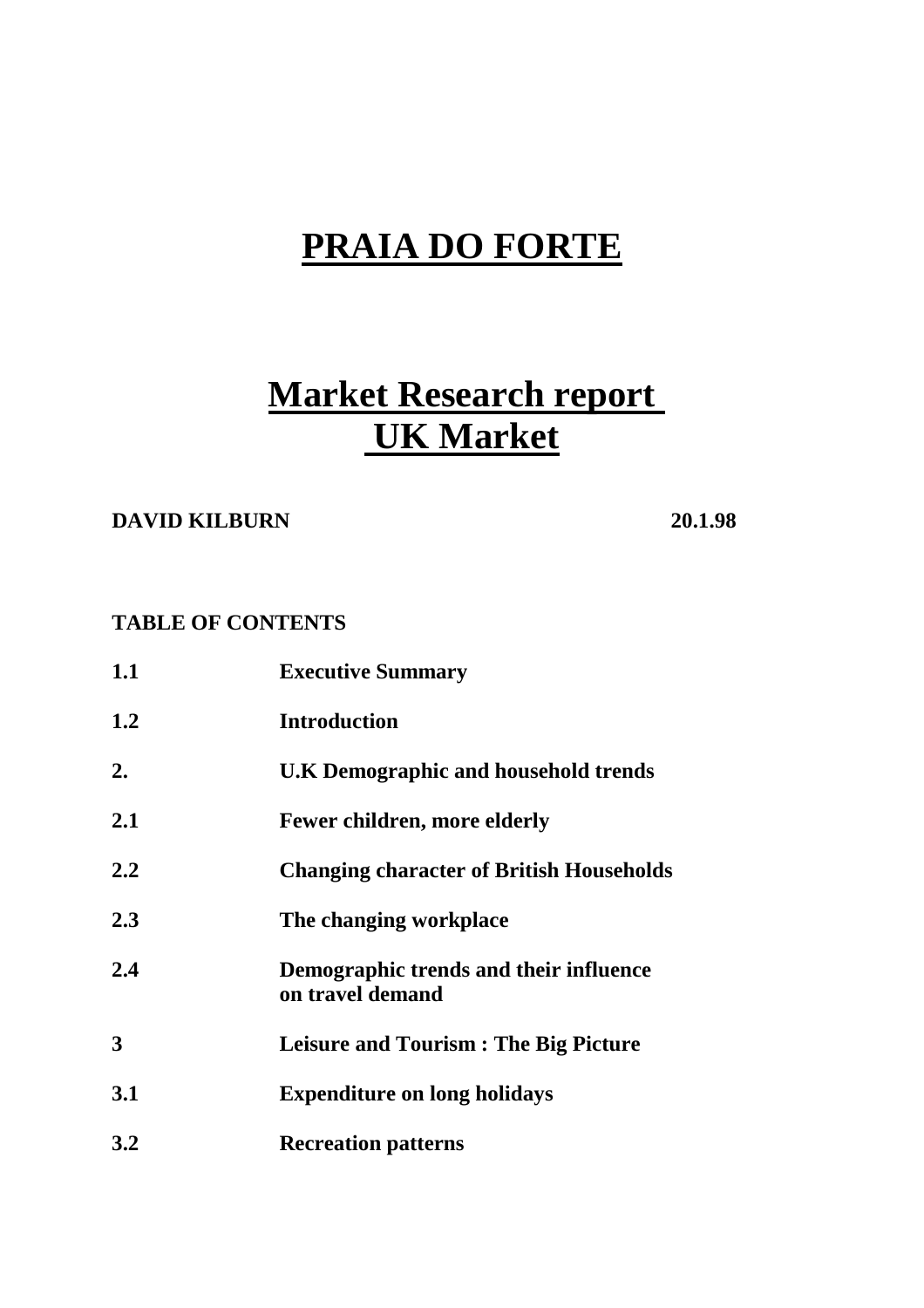| 3.3                     | Leisure spending and the home                             |
|-------------------------|-----------------------------------------------------------|
| 3.4                     | Social perceptions and consumer spending                  |
| $\overline{\mathbf{4}}$ | <b>Outbound holiday market review</b>                     |
| 4.1                     | <b>U.K.</b> Travel: The big picture                       |
| 4.2                     | The proportion of the U.K. population taking<br>a holiday |
| 4.3                     | Numbers of holidays taken by U.K. residents               |
| 4.4                     | <b>Impact of age on departure rates</b>                   |
| 4.5                     | Impact of socio - economic group on departure rates       |
| 4.6                     | Influence of region of residence on rate of departure     |
| 4.7                     | <b>Proportion taking additional holidays</b>              |
| 4.8                     | <b>Seasonal pattern of holidaytaking</b>                  |
| 4.9                     | <b>Proportion taking foreign holidays</b>                 |
| 4.10                    | <b>Total holiday costs</b>                                |
| 5                       | <b>Transport and accommodation patterns</b>               |
| 5.1                     | Air transport patterns                                    |
| 5.2                     | The development of inclusive tours                        |
| 5.3                     | Accommodation patterns in U.K. overseas holidays          |
| 6                       | Destination patterns in U.K. outward travel               |
| 6.1                     | Distribution of demand between competing<br>destinations  |
| 6.2                     | <b>Destination choice of U.K. holidaymakers</b>           |
| 6.3                     | <b>Business travel</b>                                    |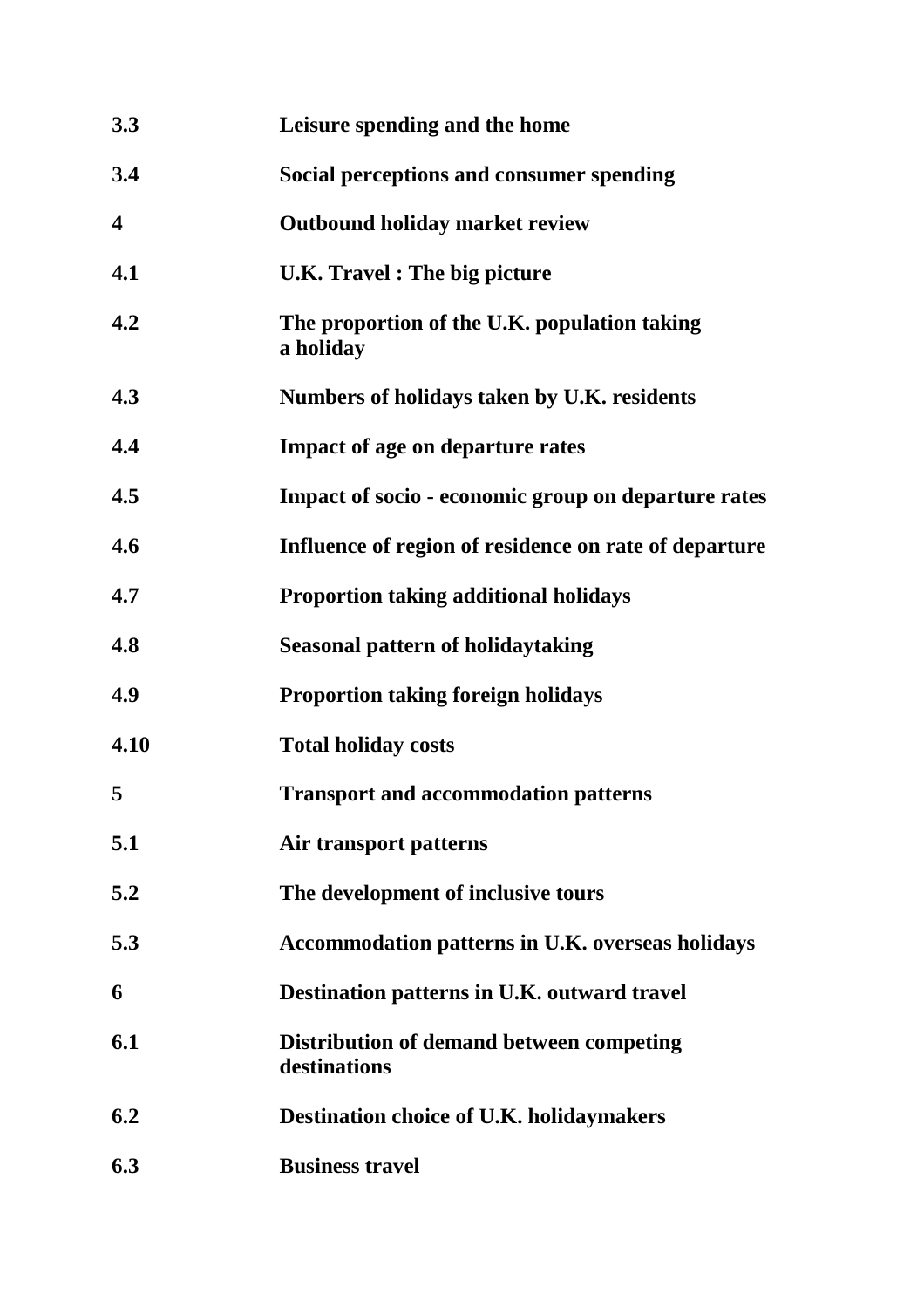|     | <b>Current situation and future trends</b>             |
|-----|--------------------------------------------------------|
| 7.1 | U.K. tour operators : strong return to growth          |
| 7.2 | Changes to information provision and travel retailing  |
| 7.3 | The greening of tourism                                |
| 7.4 | Market environment to the year 2000                    |
| 8.1 | <b>List of Names and Contacts in UK Tour Operators</b> |
| 8.2 | <b>Recommendations</b>                                 |
| 8.3 | <b>Forecast demand</b>                                 |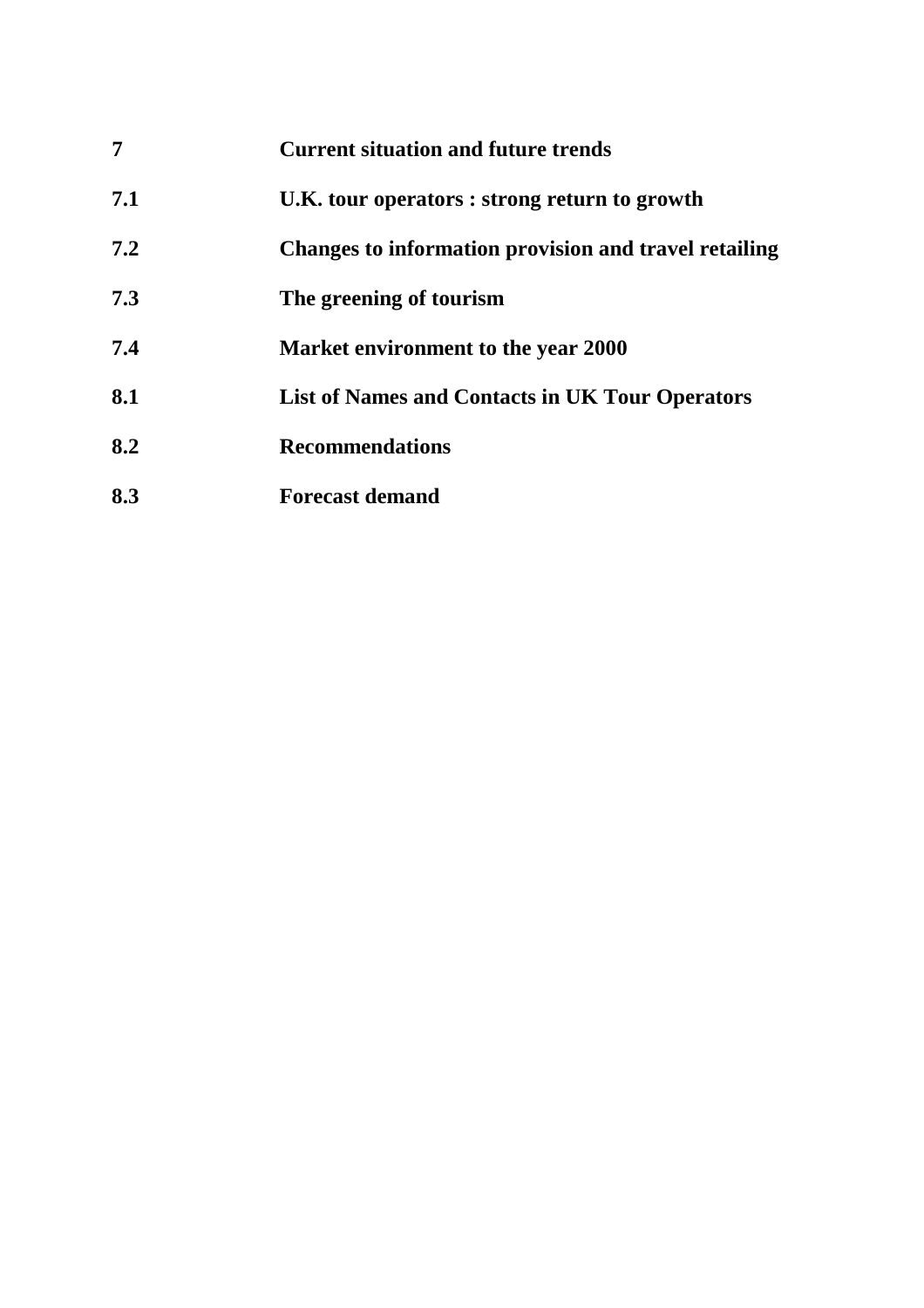## **1.1 Executive Summary**

This Market Research Report looks at the background information on the UK market with respect to the propensity of British tourists to travel abroad, how much they spend and where they visit. In particular the report is concerned with analysing the UK markets so that Senior Management at the Praia do Forte resort in Bahia,Brazil can better understand the nature and characteristics of the British market.

A great deal of statistical evidence has been produced, such as demographic trends, leisure spending patterns,numbers of holidays taken,, proportion of British tourists going on foreign holidays, transport and accommodation patterns, destination patterns, long haul market analysis and future trends in the tourism industry.

All of the above information is vital to gain an overall understanding of the British Travel Industry which is essential before negotiating with Tour Operators.

A list of useful names and contacts within UK Tour Operators is included with a view to Resort Manager, Mr Franklin Oliveira being able to contact these people before visiting in February 1998.

The report concludes with a series of recommendations on how to increase business from Britain to Praia do Forte Resort and also attempts to forecast demand over the next three years.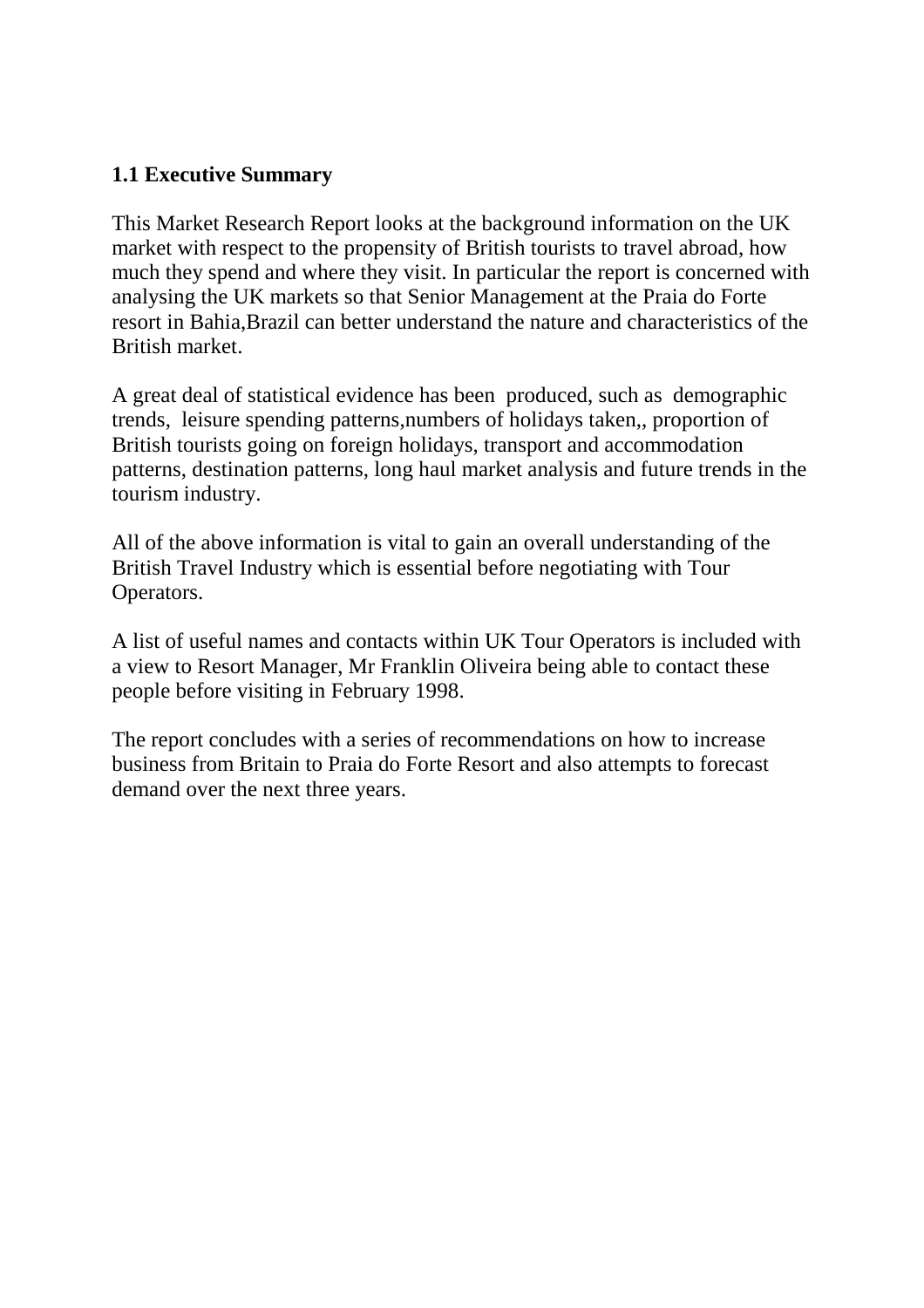## **1.2 Introduction**

Having visited Praia do Forte Resort on two occasions, there is no doubt that the Resort is at the top end of the market and is set in luxurious surroundings. The

resort is well established and has a safe feel to it which is important for British and European senior tourists. Indeed, safety is a factor that is affecting many holiday makers' choice of where to go.

It would appear that British tourists, in particular, are tired of going to the Spanish Costas and Portugal, Italy, France and Greece, and are looking for more exotic locations. The long haul market in the UK is starting to gain momentum and although the Far East is an attractive proposition, the recent domestic troubles in terms of currency collapse and political upheaval in Indonesia, have caused British tourists to think again about visiting this volatile region.

A number of tour operators are actively considering entering the Latin American market and Brazil, in particular, is being targeted by several companies. With this in mind, it is proposed to act as a broker between the owner and manager of Praia do Forte Resort and useful decision makers within British Tour Operating companies. Clearly when the resort manager, Mr Franklin Oliveira, comes over to Britain in February 1998, he will have the opportunity to discuss business terms with senior figures within British Tour Operators with a view to securing deals for the future. Typically,Tour Operators take 12 - 18 months to plan a new resort and for volumes of tourists to come on stream. In terms of exact number and forecast demand, it is quite difficult to ascertain what they will be but in a later section there will be some points to consider which will help with forward planning.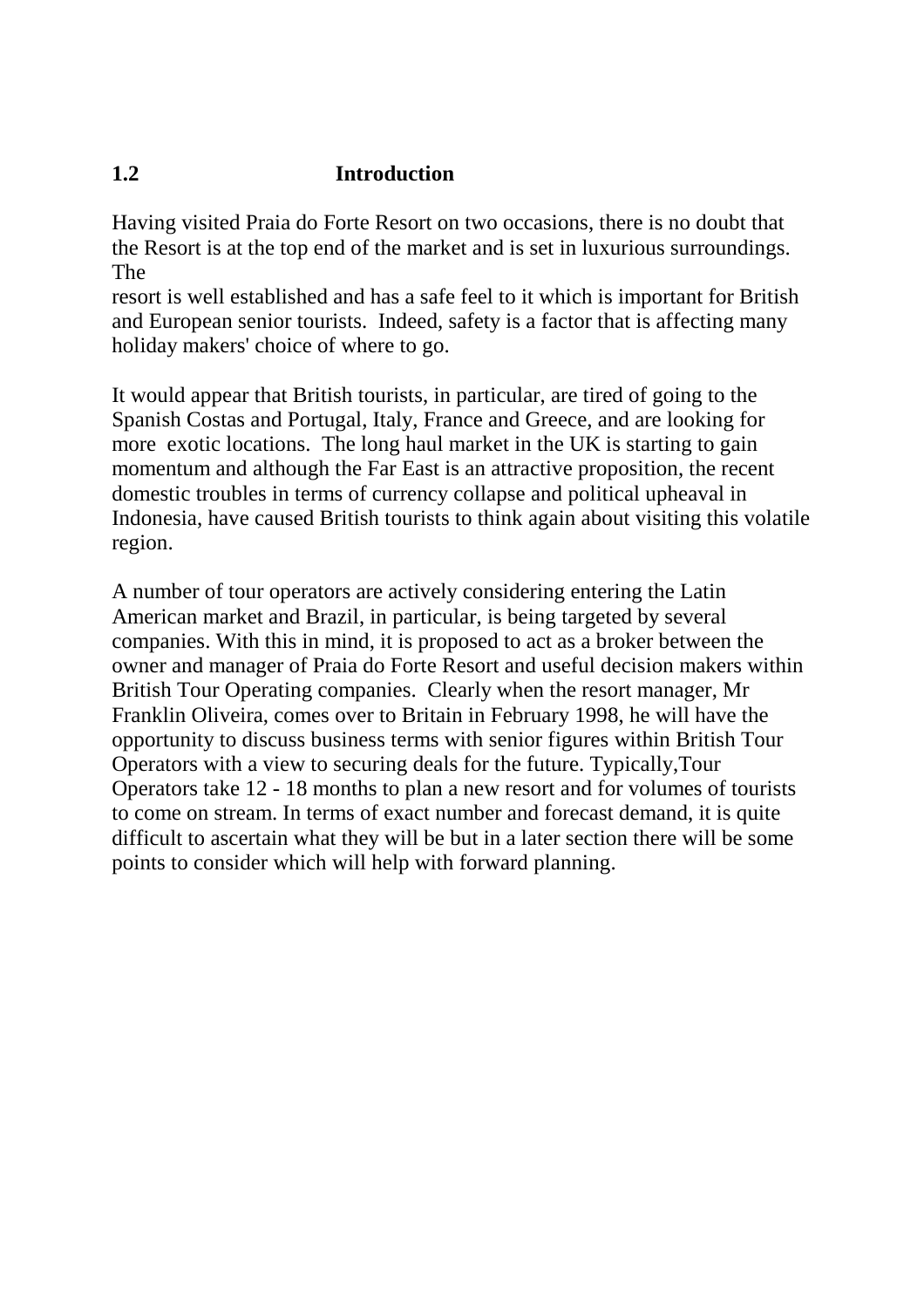#### **8.1 List of names and contacts in U.K. Tour Operators**

| 1. | <b>Mr. Richard Nealan</b>          |
|----|------------------------------------|
|    | <b>Long Haul Marketing Manager</b> |
|    | <b>Thomson Tour Operators</b>      |
|    | <b>Greater London House</b>        |
|    | <b>Hampstead Road,</b>             |
|    | Camden,                            |
|    | London                             |
|    | <b>NW17SD</b>                      |
|    |                                    |

**Telephone - 0171 383 1544 Fax - 0171 383 1212**

**2. Mr. Paul Bevan Marketing Manager, Kuoni Travel Club Deepdeen House, Dorking, Surrey, RH5 4 AZ**

**Telephone - 01306 744300 Fax - 01306 744 334**

**3. Ms. Mandy Bales Managing Director, Bales Tours, Bales House, Junction Road, Dorking , Surrey, RH4 3 HL**

**Telephone - 01306 885991 Fax - 01306 740048**

**4 Mr. David Betsworth Director, Travelbag, 12, High Street, Alton, Hampshire G U 34 1BN**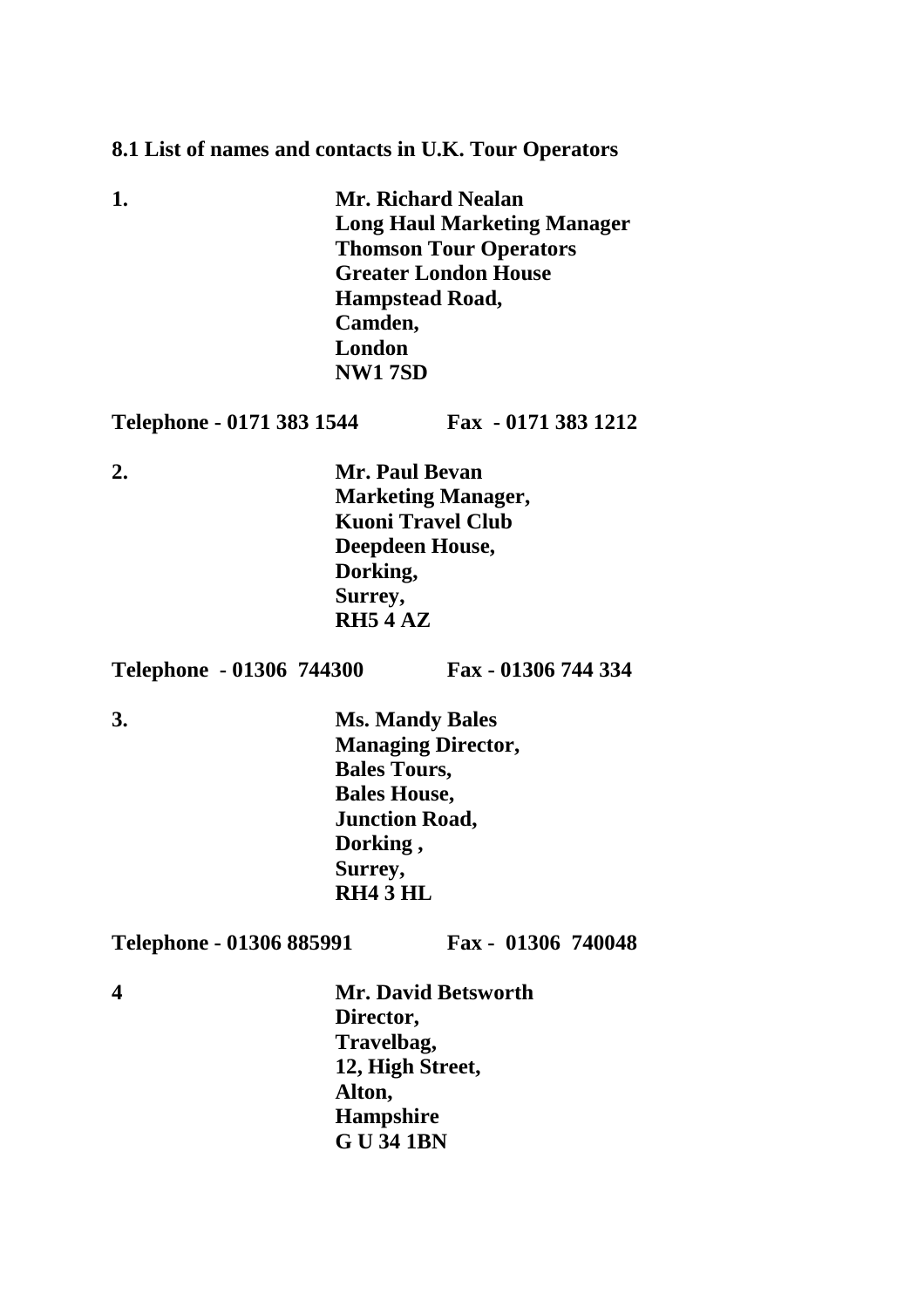**All of the above are interested in discussing possible deals with Senior Management from Praia do Forte resort and are awaiting promotional literature before finally agreeing to a meeting. The fax numbers and telephone numbers are supplied and therefore contact can be made directly prior to any visit.**

**The following companies are looking at Brazil as a possible future market and therefore these details should be added to your database for future approaches, if necessary.**

**1. Mr. Stuart Douglass Lee Planning Manager Abercrombie and Kent Sloane Square House, Holbin Place, London, SW1 W 8NS**

**Tel - 0171 730 9600 Fax - 0171 730 9376**

**2. Ms. Sandra Leach, Sales Director Austravel, 50 - 51, Conduit Street, London W1R 0NP**

**Tel 0171 287 0212 Fax - 0171 494 3528**

**There are several other companies that could be targeted but at this moment in time it would be prudent not to contact them until the other companies detailed above have been visited. This is because the travel world is close knit and people talk to each other in the trade. It is not prudent for a company to think it is one of a crowd. They like to think that they have been exclusively selected. At your request, details of further companies can be produced if deemed necessary.**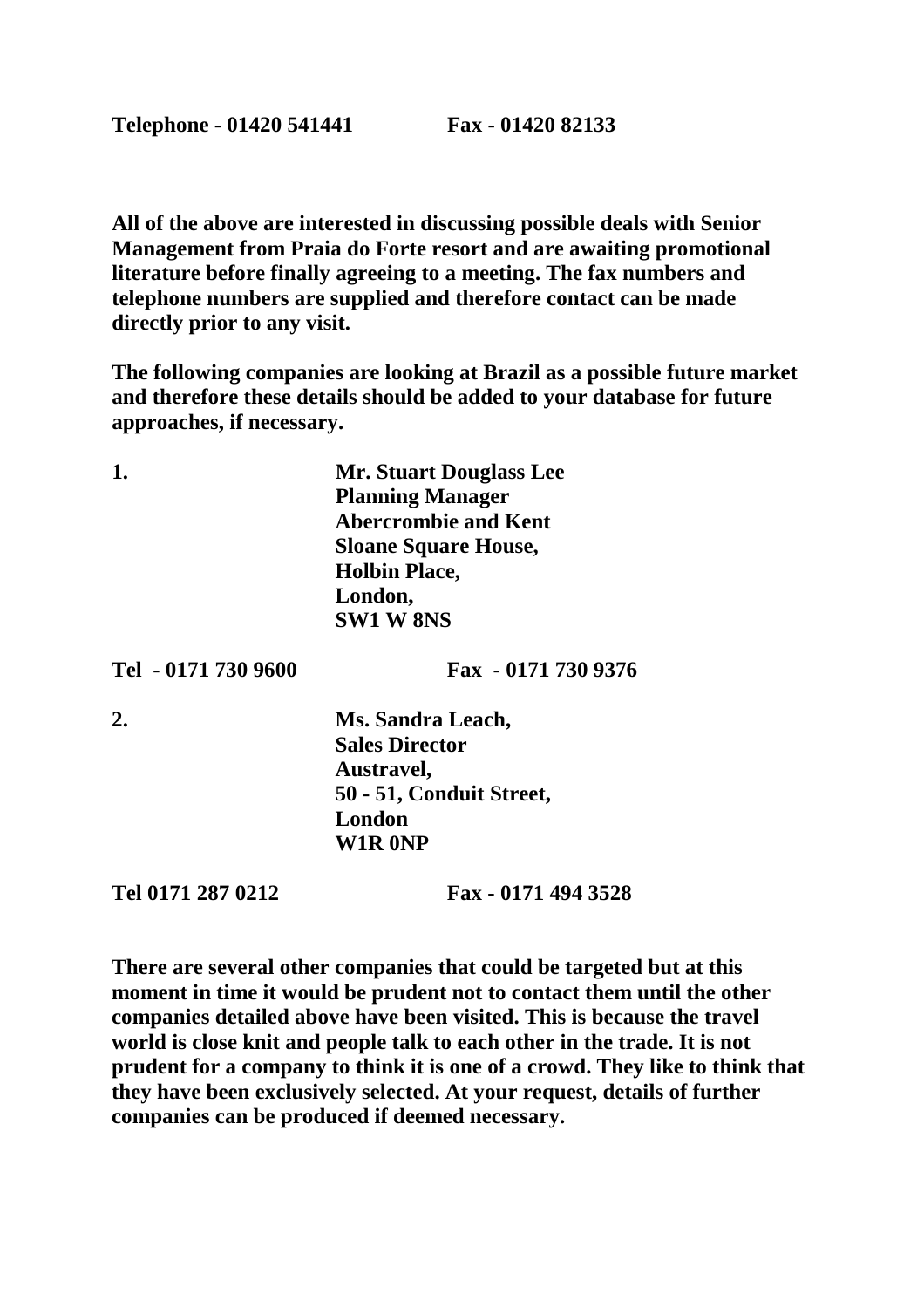### **8.2 Recommendations**

**The main recommendations to increase the number of British Tourists who visit Praia do Forte Resort are as follows.**

**1 Study this report closely and assimilate its findings.**

**2. Re negotiate with Journey Latin America. Find out why they are not sending you more tourists. Is their marketing correct ? Are they positioning the product correctly in the mind of the customer? It is worth trying to increase business with Journey Latin America for the next 12 - 18 months because of the inevitable lead times associated with dealing with newTour Operators. Even if you reach agreement in February 1998 with one or two Tour Operators, you will not receive tourists until Summer 1999, due to the lead times in putting the brochures together.**

**3. Negotiate with new companies in the U.K (see list of names provided in previous section - 8.1 )**

**Try to speed up the process if possible by asking for an interim measure , such as insertions in current brochures or introductory launches. Personal visits to the U.K. to see decision makers within leading Tour Operators are essential, as is promotional literature, such as brochures leaflets, videos of Praia do Forte.** 

**Visits from interested Tour Operators to Praia do Forte are mandatory and this is where key decisions can be taken.**

**4 Over the next 3 years a Marketing Plan needs to be written which forecasts likely demand from British Tourists.**

**5. An agent or promoter who understands the market could be appointed in the U.K. to promote Praia do Forte's interests and win new business.**

**6. Further research reports should be commissioned for other European markets, such as Portugal , to further improve occupancy rates at Praia do Forte Resort and to spread the risk.**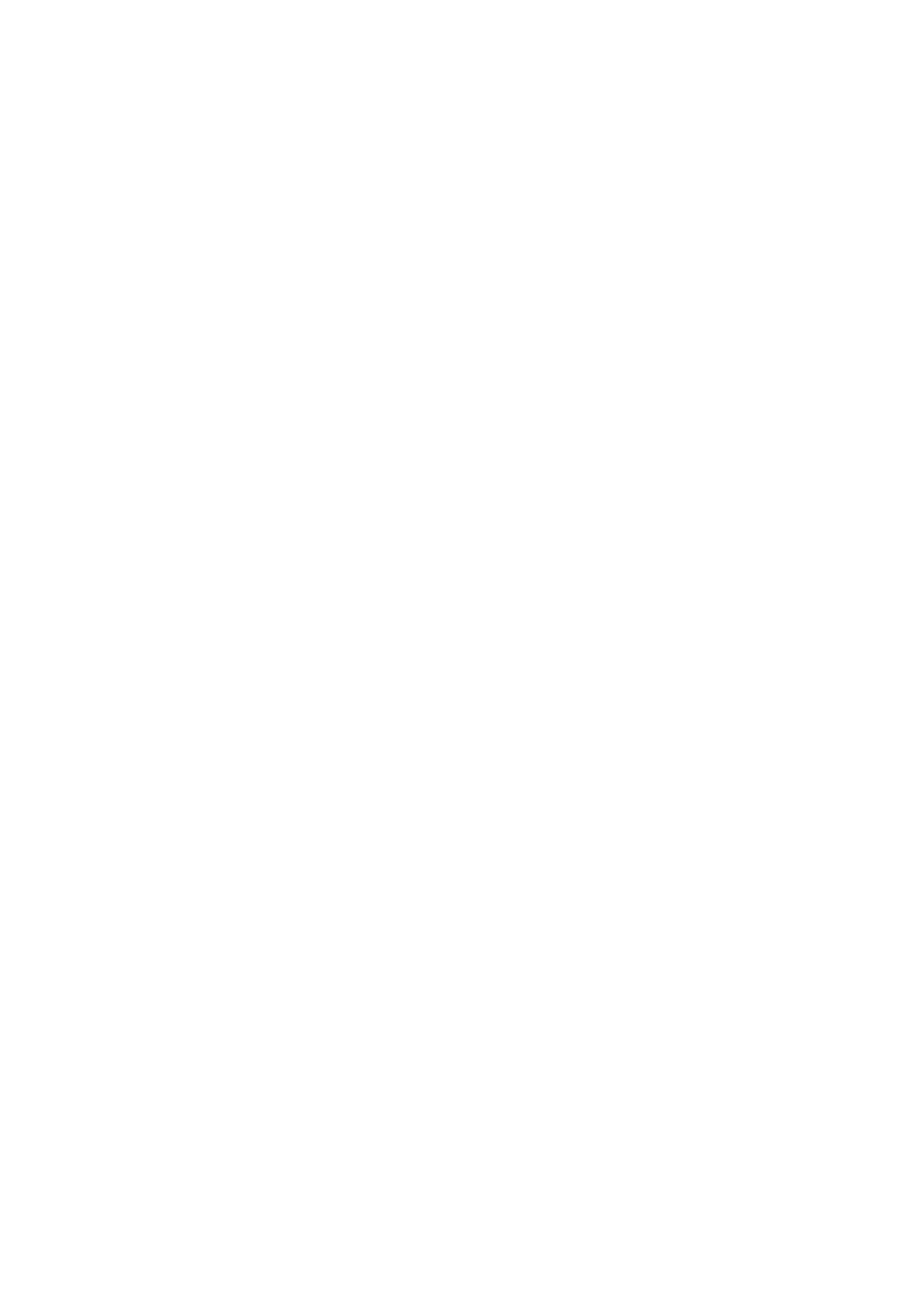#### **8.3 Forecast demand**

**As far as forecast demand is concerned, in the short term, occupancy rates can be improved by 10 - 20 % by re negotiating with Journey Latin America. They are an existing provider and should not be dispensed with until other Tour Operators have been signed up. With the correct packaging and promotion, more British tourists would visit Praia do Forte.**

**It would be worthwhile discussing the possibility of having British Television programmes , such as 'Holiday", 'Wish you were here"or "The travel show" come to the resort to film the exotic location. Journey Latin America could arrange this as an existing provider.**

**Rest assured that if the resort is featured on British television to a mass audience of some 12 million people, the growth in numbers clamouring to visit your resort will be phenomenal. The increase could well be 250 % up on normal visitor rates.**

**Assuming that one or two Tour Operators are signed up by Senior Management at Praia do Forte within the next few months, brochures will not feature the resort immediately due to time lags, and companies would probably aim for Summer, 1999.** 

**The television deal is crucial in that Tour Operators may well wish to bring forward this planning cycle to Winter 1998 to cash in on the high demand generated by the television publicity.**

**As you are aware, Tour Operators have fairly long lead times but once they are committed to you, they will market the resort aggressively and British Tourists have a propensity to visit the same place year after year, if they find it appealing and something that their neighbours do not know about.**

**It is too early to accurately predict exact numbers, but this should become a lot clearer during negotiations with new Tour Operators in the coming months.**

**In conclusion, it is fair to point out that there is no doubt that Praia do Forte has tremendous potential as an exciting destination for British tourists, due to its exotic location, excellent climate, safety, ecological projects, wild life, castle, and local places of interest. If the recommendations outlined above are taken on board, there is no reason**